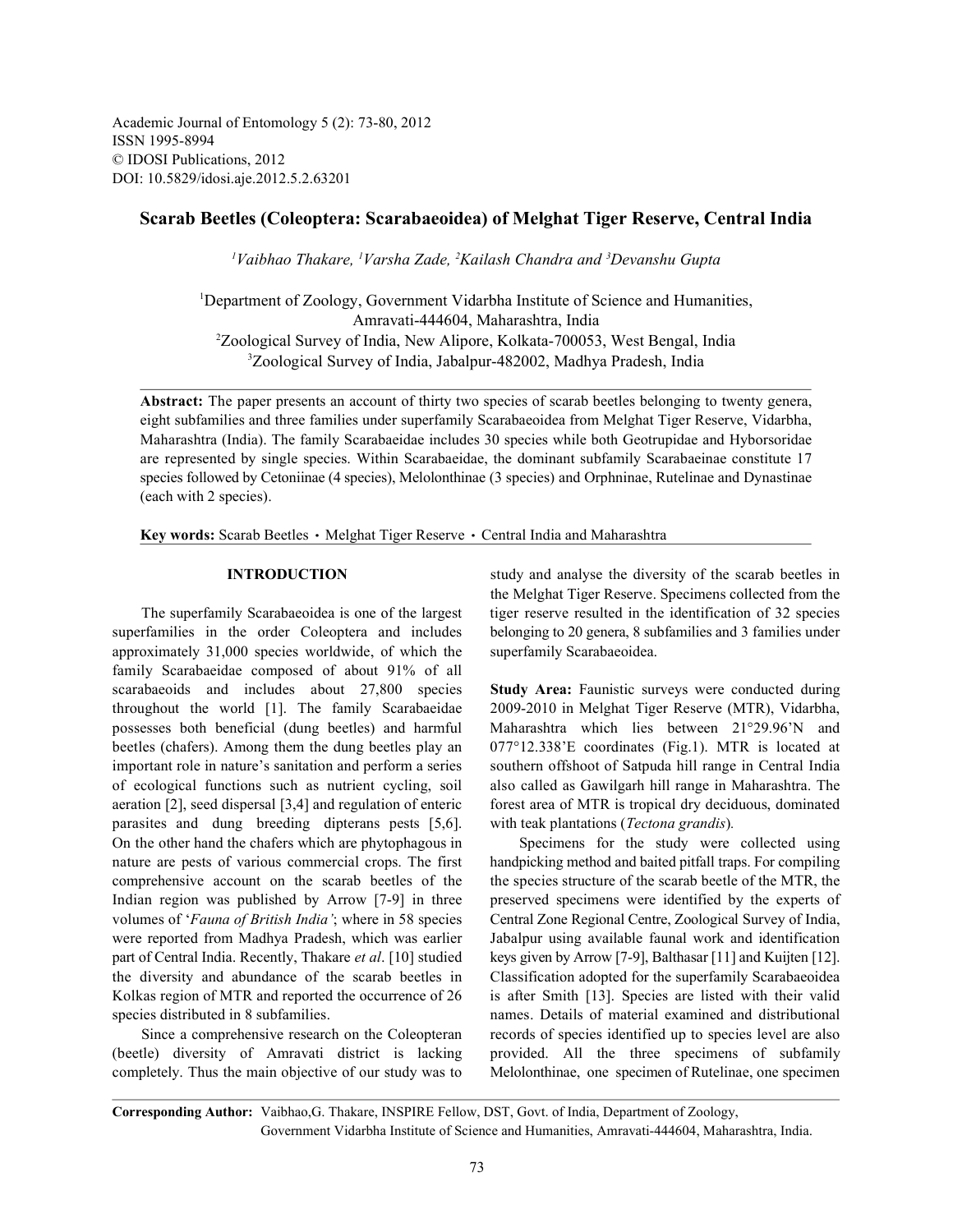

*Acad. J. Entomol., 5 (2): 73-80, 2012*

Fig. 1: Map of study area

of Cetoniinae and one specimen of Bolboceratinae were **Family: Scarabaeidae**  identified only up to generic level. Specimens are temporarily deposited in the Museum of Department of • Subfamily: ORPHNINAE Zoology, Government Vidarbha Institute of Science and **·** Orphnus impressus Westwood Humanities, Amravati (Maharashtra), India and later they *• Orphnus parvus* Wiedmann will be deposited as per the guidelines of Forest Department. **Subfamily: SCARABAEINAE**

# **List of Scarab Beetles from Melghat Tiger Reserve:** *Heliocopris bucephalus* (Fabricius) **Family: Geotrupidae:** *Catharsius* (*Catharsius*) *molossus* (Linnaeus)

- 
- 

# **Subfamily: Hybosorinae** (Fabricius)

- 
- 
- 

- 
- 
- *Catharsius* (*Catharsius*) *sagax* (Quenstedt)
- Subfamily: BOLBOCERATINAE *Copris* (*Paracopris*) *imitans* Felsche
- *Bolboceras* sp. *Copris* (*Copris*) *sinicus* Hope
	- *Onthophagus* (*Colob*o*nthophagus*) *hindu* Arrow
- **Family: Hybosoridae** *Onthophagus* (*Digitonthophagus*) *gazella*
	- *Onthophagus* (*Onthophagus*) *abreui* Arrow
	- *Hybosorus orientalis* Westwood *Onthophagus* (*Onthophagus*) *dama* (Fabricius)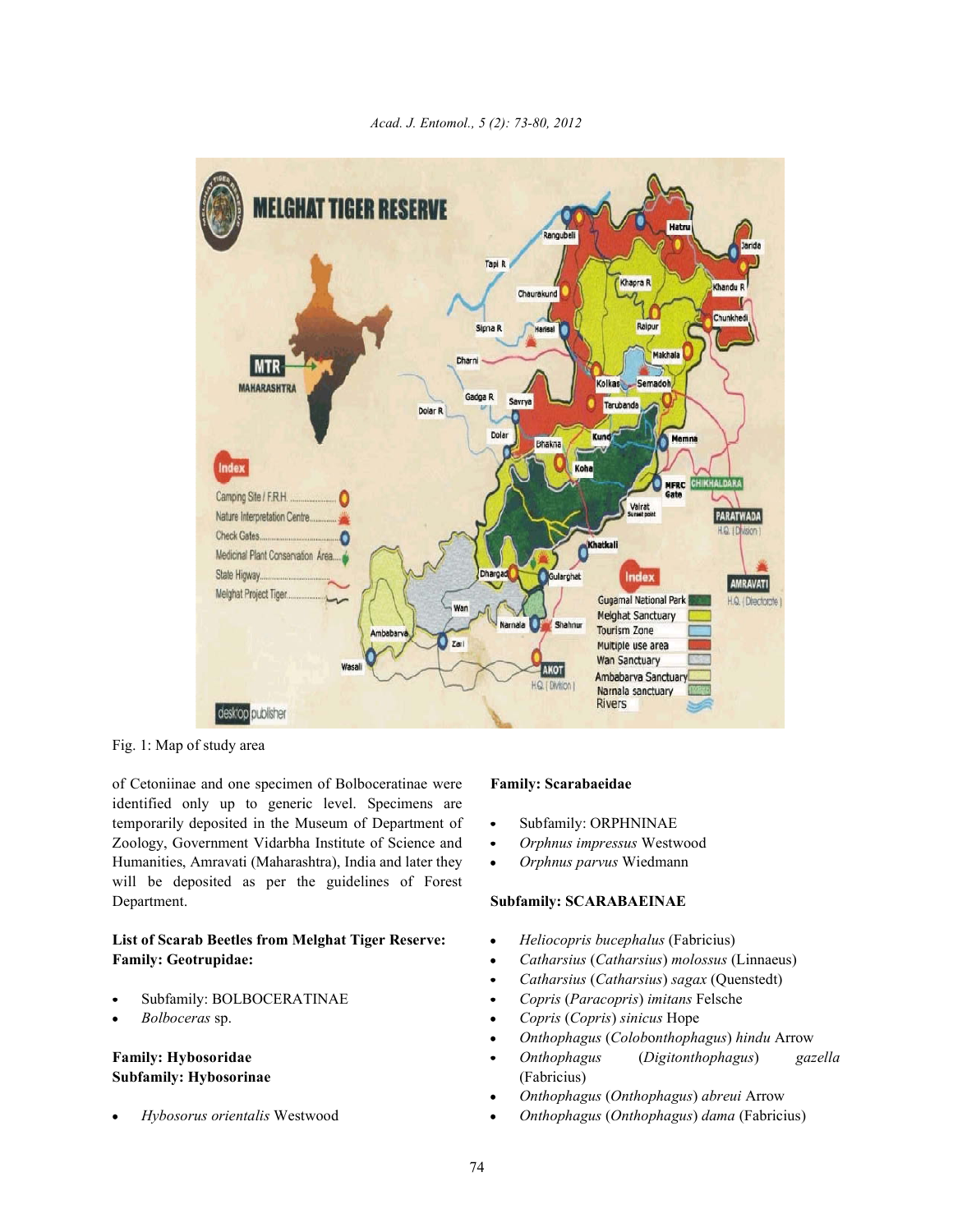- *Onthophagus* (*Onthophagus*) *quadridentatus* **Systematic Account:** (Fabricius)
- *Onthophagus* (*Onthophagus*) *ramosus* (Wiedmann) Order: Coleoptera Linnaeus, 1758
- *Onthophagus* (*Onthophagus*) *turbatus* Walker Suborder: Polyphaga Emery, 1886
- *Onthophagus* (*Proagoderus*) *pactolus* (Fabricius) Super family: Scarabaeoidea Latreille, 1802
- 
- 
- 
- *Tiniocellus spinipes* (Roth) **a** *Bolboceras* sp.

- *Anomala bengalensis* (Blanchard)
- 

- 
- *Chiloloba acuta* (Wiedmann) *Soc. Lond*., 6: 159.
- 
- 

- 
- 

### **Subfamily: MELOLONTHINAE**

- *Apogonia* sp.
- 
- 

Altogether thirty two species of the scarab beetles belonging to 20 genera, 8 subfamilies and 3 families under superfamily Scarabaeoidea were studied from Melghat Tiger Reserve, Vidarbha, Maharashtra (India). Of these the family Scarabaeidae includes highest number of species (30 species) followed by Geotrupidae and Hybosoridae (1 species each). Under the family Scarabaeidae, dung beetles, within the subfamily Scarabaeinae are composed of seventeen species while the chafers are represented by eleven species distributed in four subfamilies viz. Melolonthinae, Rutelinae, Cetoniinae and Dynastinae. The dominant genus in the tiger reserve comes out *Onthophagus* which includes eight species under four subgenera.

- 
- 
- 
- *Onitis lama* Lansberge **Family: Geotrupidae Latreille, 1802 Family: Geotrupidae Latreille, 1802**
- *Onitis philemon Fabricius* **Subfamily: Bolboceratinae Mulsant, 1842 Subfamily: Bolboceratinae Mulsant, 1842**
- *Onitis subopacus* Arrow **Conitis Subopacus** Arrow **Conitis Subopacus** Arrow **Conitis Subopacus** Arrow **Conserved Arrow** 
	-
- **Subfamily: RUTELINAE** (21°29.897'N,077°15.560'E), 03.x.2010 (2ex.), Coll. V.G. *Material examined*: MTR, Kolkas Forest Rest House Thakare.

# *Rhinyptia* sp. **Family: Hybosoridae Erichson, 1847**

- **Subfamily: CETONIINAE** Subfamily: Hybosorinae Erichson, 1847
	- *Hybosorus orientalis* Westwood, 1845
	- *Anatona* sp. 1845. *Hybosorus orientalis* Westwood, *Trans. Ent.*
	- *Clinteria klugi* (Hope) *Material examined*: MTR, Rangubeli (21°40.089'N, *Oxycetonia versicolor* (Fabricius) 077°06.566'E, Elevation-456m) 19.vii.2010 (1ex.), Coll. V.G. Thakare.
- **Subfamily: DYNASTINAE** *Distribution*: India: Bihar, Haryana, Himachal *Phyllognathus dionysius* (Fabricius) (MTR), Orissa, Punjab, Rajasthan, Sikkim, Tamil *Eophileurus platypterus* (Wiedmann) Nadu, Uttar Pradesh, Uttaranchal and West Bengal. Pradesh, Kerala, Madhya Pradesh, Maharashtra *Elsewhere*: England, Nepal, Pakistan and U.S.A.

### **Family: Scarabaeidae Latreille, 1802:**

- *Holotrichia* sp.  $\bullet$  Subfamily: Orphninae Erichson, 1847
- *Scizonycha* sp. Tribe Orphnini Erichson, 1847

### **RESULTS AND DISCUSSION** *Orphnus impressus* **Westwood, 1846:**

- 1846. *Orphnus impressus* Westwood, *Trans. Ent. Soc. Lond*. 4 : 177.
- *Material examined*: MTR, Rangubeli (21°40.057'N, 077°06.788'E, Elevation-477m),19.vii.2010 (1ex.), Coll. V.G. Thakare.
- *Distribution*: India: Haryana, Maharashtra (MTR) and Uttarakhand.

### **Orphnus parvus Wiedmann, 1823:**

- 1823. *Orphnus parvus* Wiedmann, *Zool., Mag*.,  $\bullet$  $6(1): 6.$
- *Material examined*: MTR, Rangubeli (21°39.884'N, 77°06.727'E, Elevation-486m), 19.vii.2010 (1ex.), Coll. V.G. Thakare.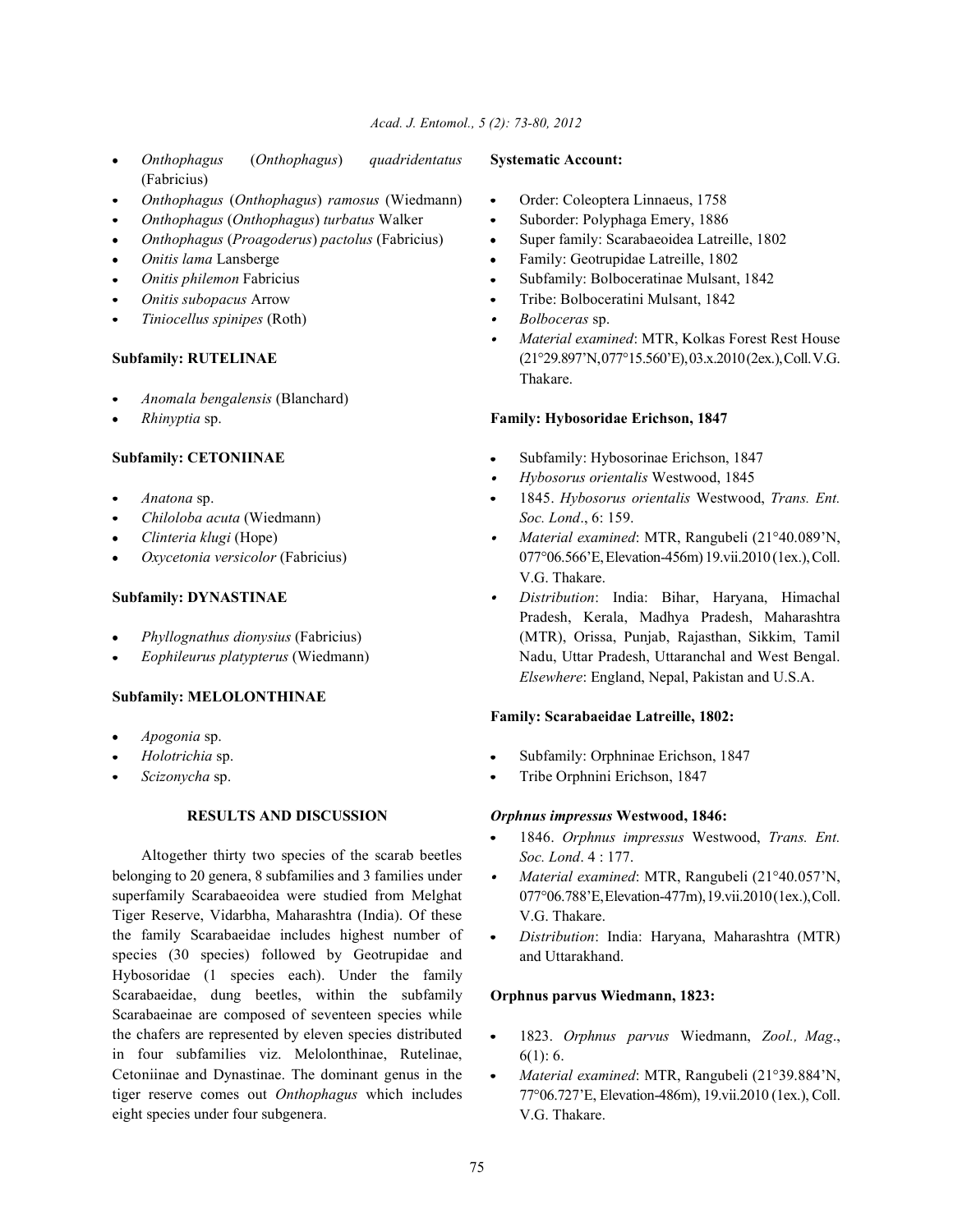- Orissa and West Bengal.
- Subfamily: Scarabaeinae Latreille, 1802
- Tribe Coprini Leach, 1815

### *Heliocopris bucephalus* **(Fabricius, 1775):**

- 1775. *Scarabaeus bucephalus* Fabricius, *Syst. Ent*. : 24.
- 1931. *Heliocopris bucephalus,* Arrow, *Faun. Brit. India*, (Lamellicornia: Coprinae), 3 : 88.
- 1963. *Heliocopris bucephalus,* Balthasar, *Mon. der Scarabaeidae und Aphodiidae der Palaeark. und Orientalis. Region* (Coleoptera : Lamellicornia), Coprinae, I: 303-304.
- *Material examined*: MTR, Kolkas Forest Rest House (21°29.897'N,077°15.560'E), 03.x.2010 (2ex.), Coll. V.G. Thakare.
- *Distribution*: India: Bihar, Chhattisgarh, Haryana, Himachal Pradesh Madhya Pradesh, Maharashtra (MTR), Rajasthan, Uttar Pradesh and West Bengal. *Elsewhere*: Myanmar, Malay, Peninsula and Java.

### *Catharsius* **(***Catharsius***)** *molossus* **(Linnaeus, 1758):**

- 1758. *Scarabaeus molossus* Linnaeus, *Syst. Nat*. ed.: 347.
- 1931. *Catharsius molossus,* Arrow, *Faun. Brit. India*, (Lamellicornia: Coprinae), 3 : 94.
- 1963. *Catharsius* (*Catharsius*) *molossus,* Balthasar, *Mon. der Scarabaeidae und Aphodiidae der Palaeark. und Orientalis. Region* (Coleoptera : Lamellicornia), Coprinae, I: 307-308.
- *Material examined*: MTR, Kolkas (21°30.107'N, 077°12.578'E), 15.v.2009 (1ex.), Coll. V.G. Thakare.
- *Distribution*: India: Andaman's Island, Arunachal Pradesh, Assam, Bihar, Chhattisgarh, Haryana, Himachal Pradesh, Karnataka, Kerala Madhya Pradesh, Meghalaya, Orissa, Sikkim, Uttar Pradesh, Uttarakhand and West Bengal.

### *Catharsius* **(***Catharsius***)** *sagax* **(Quenstedt, 1806):**

- 1806. *Copris sagax* Quenstedt, *Schonh. Syn. Ins.*, I : 43.
- 1931. *Catharsius sagax,* Arrow, *Faun. Brit. India*, (Lamellicornia: Coprinae), 3 : 96.
- *Distribution*: India: Chhattisgarh, Madhya Pradesh, 1963. *Catharsius* (*Catharsius*) *sagax,* Balthasar, *Mon. der Scarabaeidae und Aphodiidae der Palaeark. und Orientalis. Region* (Coleoptera : Lamellicornia), Coprinae, I: 309-310.
	- *Material examined*: MTR, Jarida, (21°39.987'N, 077°29.252'E;Elevation-660m), 06.vii.2009 (2ex.), Coll. V.G. Thakare.
	- *Distribution*: India : Andhra Pradesh, Bihar, Chhattisgarh, Haryana, Himachal Pradesh, Madhya Pradesh, Maharashtra, Punjab, Tamil Nadu, Uttar Pradesh and West Bengal. *Elsewhere*: Bhutan.

#### *Copris* **(***Paracopris***)** *imitans* **Felsche, 1910:**

- 1910. *Copris imitans* Felsche, *Deutsche Ent. Zeits*., 347.
- 1931. *Copris imitans*, Arrow,*Faun. Brit*. *India*, (Lamellicornia: Coprinae) 3: 124.
- 1963. *Copris* (*Paracopris*) *imitans,* Balthasar, *Mon. der Scarabaeidae und Aphodiidae der Palaeark. und Orientalis. Region* (Coleoptera : Lamellicornia), Coprinae, I: 367.
- *Material examined*: MTR, Tarubanda, Compt. no. 762 (21°24.546N, 077°482.33'E Elevation-505m), 12.x.2010 (1ex.), Coll. V. G. Thakare.
- *Distribution*: India: Madhya Pradesh, Goa, Karnataka and Maharashtra (MTR).

### *Copris* **(***Copris***)** *sinicus* **Hope, 1842:**

- 1842. *Copris sinicus* Hope, *Proc. Ent. Soc. Lond*. : 60.
- 1931. *Copris sinicus,* Arrow, *Faun. Brit. India*, (Lamellicornia: Coprinae), 3 : 115
- 1963. *Copris* (*Copris*) *sinicus,* Balthasar, *Mon. der Scarabaeidae und Aphodiidae der Palaeark. und Orientalis. Region* (Coleoptera : Lamellicornia), Coprinae, I: 342.
- *Material examined*: MTR, Tarubanda, Compt. no.762 (21°28.198' N, 077°10.281' E Altitude-505m), 12.x.2010 (2ex.), Coll. V. G. Thakare.
- *Distribution*: India: Central Province (Sarda), Maharashtra (MTR). *Elsewhere*: Myanmar, Pegu, Java, Tenasserim, Siam, Tonkin and South-East china.

#### **Tribe Onthophagini Burmeister, 1846:**

- $\bullet$ *Onthophagus* (*Colob*o*nthophagus*) *hindu* Arrow, 1931
- 1931. *Onthophagus hindu* Arrow, *Faun. Brit. India*, (Lamellicornia: Coprinae), 3 : 289.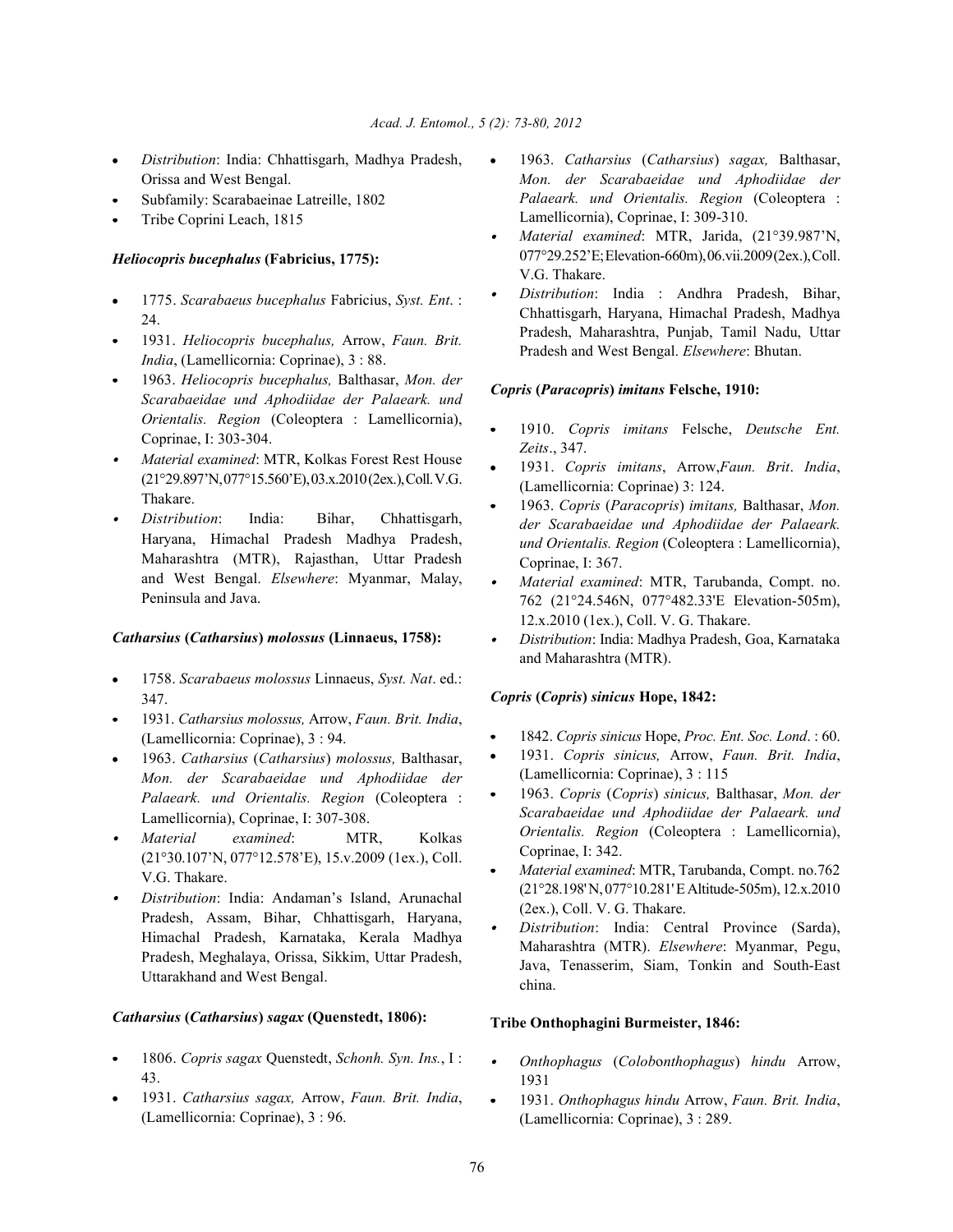- Balthasar, *Mon. der Scarabaeidae und Aphodiidae der Palaeark. und Orientalis. Region* (Coleoptera: Lamellicornia), Coprinae, II: 381-382.
- *Material examined*: MTR, Tarubanda, Camp no. 762 (21°24.546'N, 077°482.33' E Elevation- 505), 12.x.2010 (1ex.), Coll. V. G. Thakare.
- *Distribution:* India: Chhattisgarh, Madhya Pradesh, Maharashtra (MTR) and South India. *Elsewhere*: Sri Lanka.

# *Onthophagus* **(***Digitonthophagus***)** *gazella* **(Fabricius), 1787:**

- 1787. *Scarabaeus gazella* Fabricius, *Mant. Ins*., II: 377.
- 1931. *Onthophagus catta,* Arrow, *Faun. Brit. India*, (Lamellicornia: Coprinae), 3 : 230-231.
- 1963. *Onthophagus* (*Digitonthophagus*) *gazella,* Balthasar, *Mon. der Scarabaeidae und Aphodiidae der Palaeark. und Orientalis. Region* (Coleoptera : Lamellicornia), Coprinae, II: 365.
- *Material examined*: MTR, Chourakund (21°38.078'N, 077°07.286'E, Elevation-458m),18.vii.2010 (4ex.), Coll. V. G. Thakare.
- *Distribution*: India: India: Andhra Pradesh, Chhattisgarh, Delhi, Gujarat, Haryana, Himachal Pradesh, Karnataka, Madhya Pradesh, Maharashtra (MTR), Punjab, Rajasthan and Tamil Nadu. *Elsewhere*: Africa, Arabia, Madagascar, Pakistan and Sri Lanka.

#### *Onthophagus* **(***Onthophagus***)** *abreui* **Arrow, 1931:**

- 1931. *Onthophagus abreui* Arrow, *Faun. Brit. India*, (Lamellicornia: Coprinae) 3 : 239.
- 1963. *Onthophagus* (*Onthophagus*) *abreui,* Balthasar, V., *Mon. der Scarabaeidae und Aphodiidae der Palaeark. und Orientalis. Region* (Coleoptera: Lamellicornia), Coprinae, II: 260-261.
- *Material examined*: MTR, Chourakund (21°38.609'N, 077°07.515'E, Elevation-476m),19.vii.2010 (1ex.), Coll. V. G. Thakare.
- *Distribution*: India: Chhattisgarh, Haryana, Kerala, Madhya Pradesh, Maharashtra (MTR) and Uttarakhand.

# *Onthophagus* **(***Onthophagus***)** *dama* **(Fabricius, 1798):**

- 1798. *Copris dama* Fabricius, *Ent. Syst. Suppl*., : 32.
- 1931. *Onthophagus dama,* Arrow, *Faun. Brit. India*, (Lamellicornia: Coprinae), 3 : 279-280.
- 1963. *Onthophagus* (*Colob*o*nthophagus*) *hindu*, 1963. *Onthophagus* (*Onthophagus*) *dama*, Balthasar, *Mon. der Scarabaeidae und Aphodiidae der Palaeark. und Orientalis. Region* (Coleoptera: Lamellicornia), Coprinae, II: 325-326.
	- *Material examined*: MTR, Kolkas (21°30.107'N, 077°12.578'E), 21.viii.2009 (4 ex.), Coll. V. G. Thakare.
	- *Distribution*: India: Chhattisgarh, Haryana, Himachal Pradesh, Karnataka, Madhya Pradesh, Maharashtra (MTR), Orissa, Tamil Nadu, Uttar Pradesh and Uttarakhand. *Elsewhere*: Bhutan and Sri Lanka.

# *Onthophagus* **(***Onthophagus***)** *quadridentatus* **(Fabricius, 1798):**

- 1798. *Copris quadridentatus* Fabricius, *Ent. Syst. Suppl*., 34.
- 1931. *Onthophagus quadridentatus,* Arrow, *Faun. Brit. India*, (Lamellicornia: Coprinae), 3 : 279.
- 1963. *Onthophagus* (*Onthophagus*) *quadridentatus*,  $\bullet$ Balthasar, *Mon. der Scarabaeidae und Aphodiidae der Palaeark. und Orientalis. Region* (Coleoptera: Lamellicornia), Coprinae, II: 494.
- *Material examined*: MTR, Chourakund (21°38.226'N, 077°07.555'E, Elevation- 495m), 19.vii.2010 (1ex.), Coll. V. G. Thakare.
- *Distribution*: India : Arunachal Pradesh, Bihar, Chhattisgarh, Himachal Pradesh, Karnataka, Kerala, Madhya Pradesh, Maharashtra (MTR), Orissa, Punjab, Rajasthan, Tamil Nadu, Uttar Pradesh and West Bengal. *Elsewhere*: Sri Lanka.

# *Onthophagus* **(***Onthophagus***)** *ramosus* **(Wiedmann, 1823):**

- 1823. *Copris ramose* Wiedmann, *Zool. Mag*. II, 1: 13.
- 1931. *Onthophagus ramosus*, Arrow, *Faun. Brit. India*, (Lamellicornia: Coprinae), 3 : 236-237.
- 1963. *Onthophagus* (*Onthophagus*) *ramosus*, Balthasar, *Mon. der Scarabaeidae und Aphodiidae der Palaeark. und Orientalis. Region* (Coleoptera: Lamellicornia), Coprinae, II: 497.
- *Material examined*: MTR, Kolkas (21°29.96'N, 077°12.338'E), 21.viii.2009 (1ex.), Coll. V. G. Thakare.
- *Distribution*: India: Bihar, Chhattisgarh, Haryana, Himachal Pradesh, Karnataka, Kashmir, Madhya Pradesh, Maharashtra (MTR), Orissa, Punjab, Uttarakhand, Uttar Pradesh and Tamil Nadu. *Elsewhere*: Thailand.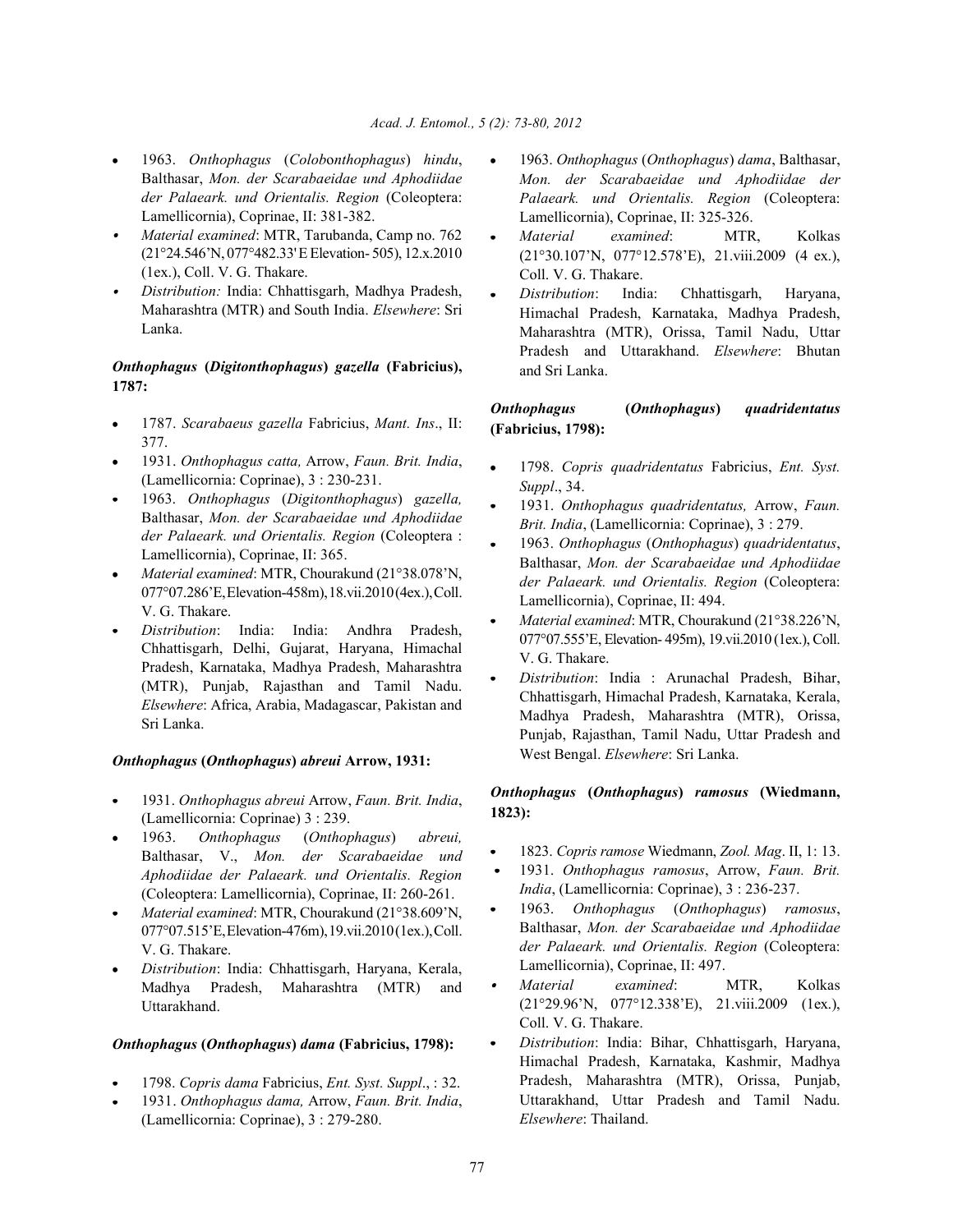### *Onthophagus* **(***Onthophagus***)** *turbatus* **Walker, 1858:** 1963. *Onitis philemon*, Balthasar, *Mon. der*

- 1858*. Onthophagus turbatus* Walker, *Ann. Mag. Nat. Hist*. (3) ii: 209. Coprinae, II: 41.
- 1931. *Onthophagus turbatus,* Arrow, *Faun. Brit. India*, (Lamellicornia: Coprinae), 3: 329-330.
- 1963. *Onthophagus* (*Onthophagus*) *turbatus*, Balthasar, *Mon. der Scarabaeidae und Aphodiidae der Palaeark. und Orientalis. Region* (Coleoptera: Lamellicornia), Coprinae, II: 569.
- *Material examined*: MTR, Chourakund (21°38.248'N, 077°07.228'E, Elevation-458m),18.vii.2010 (1ex.), Coll. V. G. Thakare.
- *Distribution*: India: Maharashtra (MTR) Tamil Nadu and Pondicherry.
- *Onthophagus* (*Proagoderus*) *pactolus* (Fabricius, 1787)
- 1787. *Scarabaeus pactolus* Fabricius, *Man. Ins*., I : 12.
- 1931. *Onthophagus pactolus,* Arrow, *Faun. Brit. India*, (Lamellicornia: Coprinae), 3 : 203.
- 1963. *Onthophagus* (*Proagoderus*) *pactolus*, Balthasar, *Mon. der Scarabaeidae und Aphodiidae der Palaeark. und Orientalis. Region* (Coleoptera : Lamellicornia), Coprinae, II: 466.
- *Material examined*: MTR, Kolkas Forest Rest House, (21°30.020'N, 077°12.515'E), 20.viii.2009 (1ex.), Coll. V. G. Thakare.
- *Distribution*: India: Chhattisgarh, Haryana, Karnataka, Madhya Pradesh, Maharashtra (MTR), Mysore, Uttar Pradesh and Uttarakhand.
- Tribe Onitini Laporte, 1840

### *Onitis lama,* **Lansberge, 1875:**

- 1875. *Onitis lama* Lansberge *Ann. Soc. Ent. Belg*. xviii : 123.
- 1963. *Onitis lama,* Balthasar, *Mon. der Scarabaeidae und Aphodiidae der Palaeark. und Orientalis. Region* (Coleoptera: Lamellicornia), Coprinae, II: 40.
- *Material examined*: MTR, Kolkas (21°31.107'N, 077°12.588'E, Elevation-441m.), 07.vii.2009 (1ex.), Coll. V. G. Thakare.
- *Distribution*: India: Punjab, Maharashtra (MTR), Uttarakhand and Uttar Pradesh.

### *Onitis philemon* **Fabricius, 1801:**

- 1801. *Onitis philemon* Fabricius, *Syst. Eleut*. I : 30.
- 1931. *Onitis philemon,* Arrow, *Faun. Brit. India*, (Lamellicornia: Coprinae), 3 : 393-394.
- *Scarabaeidae und Aphodiidae der Palaeark. und Orientalis. Region* (Coleoptera : Lamellicornia),
- *Material examined*: MTR, Semadoh (21°30.119'N, 077°19.012'E, Elevation-1731 ft), 02. vii.2010 (3ex.), Coll. V. G. Thakare.
- *Distribution*: India: Bihar, Chhattisgarh, Haryana,  $\bullet$ Himachal Pradesh, Karnataka, Madhya Pradesh, Maharashtra, Orissa, Punjab, Tamil Nadu, Uttar Pradesh, Uttaranchal and West Bengal. *Elsewhere*: Myanmar, Pakistan, Sri Lanka, Thailand and Vietnam.

### *Onitis subopacus* **Arrow, 1931:**

- 1931. *Onitis subopacus* Arrow, *Faun. Brit. India*, (Lamellicornia: Coprinae), 3 : 395-396.
- 1963. *Onitis subopacus,* Balthasar, *Mon. der Scarabaeidae und Aphodiidae der Palaeark. und Orientalis. Region* (Coleoptera : Lamellicornia), Coprinae, II: 38-39.
- *Material examined*: MTR, Semadoh Forest Rest House (21°29.875'N, 077°18.881'E elevation-511 m.), 07.vii.2009 (1ex.), Coll. V. G. Thakare.
- *Distribution*: India: Assam, Bihar, Chhattisgarh, Haryana, Himachal Pradesh, Punjab, Tamil Nadu, Uttar Pradesh, Uttaranchal and West Bengal.
- Tribe Oniticellini Kolbe, 1905:

### *Tiniocellus spinipes* **(Roth, 1851):**

- 1851. *Oniticellus spinipes* Roth, *Arch., F. Nat*., xvii, I: 128.
- 1900. *Tiniocellus spinipes*, Peringuey, *Trans. Phil. Soc. S. Afr*. xii: 116.
- 1931. *Tiniocellus spinipes*, Arrow, *Faun. Brit. India*, (Lamellicornia: Coprinae) 3: 378.
- 1963. *Tiniocellus spinipes,* Balthasar, *Mon. der Scarabaeidae und Aphodiidae der Palaeark. und Orientalis. Region* (Coleoptera: Lamellicornia), Coprinae, II: 108.
- *Material examined*: MTR, Belkund, camp. no. 813 (21°23.111'N, 077°06.935'E, Elevation-619m), 15.x.2010 (1ex.), Coll. V. G. Thakare.
- *Distribution*: India: Chhattisgarh, Himachal Pradesh,  $\bullet$ Karnataka, Madhya Pradesh, Maharashtra (MTR), Punjab, Tamil Nadu and Uttarakhand. *Elsewhere*: Africa and Uganda.
- Subfamily: Rutelinae MacLeay, 1819
- Tribe Anomalini Streubel, 1839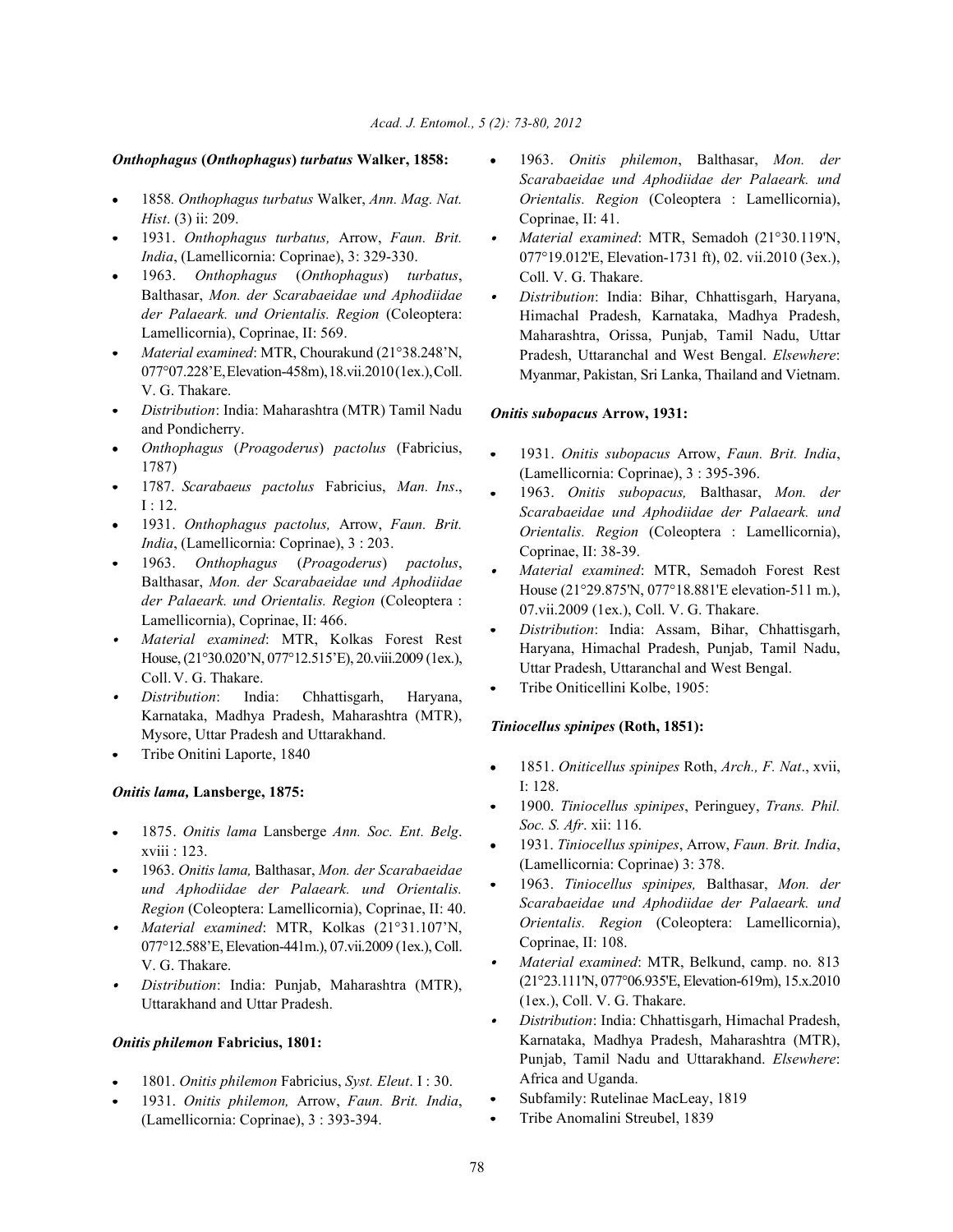# *Anomala bengalensis* **(Blanchard, 1850):** *Clinteria kulgi* **(Hope, 1831):**

- 1850. *Rhinoplia bengalensis* Blanchard, *Cat. Coll.*  $\bullet$ *Ent. Mus. Paris,*: 182.
- 1917. *Anomala bengalensis*, Arrow, *Faun. Brit. India* (Lamellicornia: Rutelinae), 2: 137.
- *Material examined*: MTR, Raipur, (21°33.913'N, 077°17.573'E,Elevation-691m), 02.vii.2009 (1ex.), Coll. V.G. Thakare.
- *Distribution*: India: Andhra Pradesh, Bihar, Haryana, Karnataka, Madhya Pradesh, Maharashtra (MTR), Tamil Nadu and West Bengal.
- *Rhinyptia* sp.
- *Material examined*: MTR, Raipur (N21°33.913, 'E 077°17.573', Elevation-691m), 02.vii.2009 (1ex.), Coll. V.G. Thakare.
- Subfamily: Cetoniinae Leach, 1815
- Tribe Cetoniini Leach, 1815
- Subtribe Cetoniina Leach, 1815
- *Anatona* sp.
- *Material examined*: MTR, Belkund, Camp no. 868 (N 21°23.034', E077° 06.871' Elevation- 512m), 14. X.2010 (2ex.), Coll. V.G. Thakare

# *Oxycetonia versicolor* **(Fabricius, 1775):**

- 1775. *Cetonia versicolor* Fabricius, *Syst. Ent*.,: 51.
- 1910. *Oxycetonia versicolor* Arrow, *Faun. Brit. India*, (Lamellicornia: Cetoniinae), I : 164.
- *Material examined*: MTR, Belkund, Compt. no. 868 (N21°23.034' E077°06.871' Elevation-512m), 14.x.2010 (2ex.), Coll. V.G. Thakare
- *Distribution*: India: Assam, Karnataka, Madhya Pradesh, Maharashtra (MTR), Tamil Nadu and West Bengal. *Elsewhere*: Bhutan, Mauritius, Madagascar, Pakistan and Sri Lanka.

# *Chiloloba acuta* **(Wiedmann, 1823):**

- 1823. *Cetonia acuta* Wiedmann, *Zool. Mag*., ii, I : 87.
- 1910. *Chiloloba acuta* Arrow, *Faun. Brit. India*, (Lamellicornia: Cetoniinae) I : 172.
- *Material examined*: MTR, Rangubeli (21°40.008'N, 077°06.647'E, Elevation-474m),19.vii.2010 (1ex.), Coll. V.G. Thakare.
- *Distribution*: India: Haryana, Karnataka, Madhya Pradesh, Maharashtra (MTR), Sikkim, Tamil Nadu, Uttar Pradesh and Uttarakhand. *Elsewhere*: Pakistan.
- Tribe Gymnetini Kirby, 1827

- 1831. *Cetonia kulgi* Hope, *Gray's Zool. Misc*., : 25.
- 1910. *Clinteria kulgi* Arrow, *Faun. Brit. India*, (Lamellicornia: Cetoniinae) I : 187.
- *Material examined*: MTR, Kund, camp. no. 772 (21°26.034'N,077°11.435' E, Elevation-521m), 15.x.2010 (2ex.), Coll. V.G. Thakare.
- *Distribution*: India: Haryana, Karnataka, Madhya Pradesh, Maharashtra (MTR), Uttar Pradesh, Uttarakhand, Tamil Nadu and West Bengal. *Elsewhere*: Nepal and Sri Lanka.
- Subfamily: Dynastinae MacLeay, 1819
- Tribe Pentodontini Mulsant, 1842:

# *Phyllognathus dionysius* **(Fabricius, 1792):**

- 1792. *Scarabaeus dionysius* Fabricius, *Ent. Syst*., 1: 20.
- 1910. *Phyllognathus dionysius*, Arrow, *Faun. Brit*. *India*, (Lamellicornia: Dynastinae), I : 307.
- *Material examined*: MTR, Raipur (21°33.647'N, 077°17.807'E,Elevation-688m), 02.vii.2009 (1ex.), Coll. V.G. Thakare.
- *Distribution*: India: Andhra Pradesh, Bihar, Chhattisgarh, Haryana, Himachal Pradesh, Karnataka, Madhya Pradesh, Maharashtra (MTR), Mysore Orissa, Sikkim, Tamil Nadu, Uttarakhand, Uttar Pradesh and Tamil Nadu. *Elsewhere*: Sri Lanka.

# **Tribe Phileurini Burmeister, 1847:**

- *Eophileurus platypterus* (Wiedmann, 1910)
- 1823. *Geotrupes platypterus* Wiedmann, *Zool. Mag*. ii. 1 : 5.
- 1910. *Eophileurus platypterus,* Arrow, *Faun. Brit*. *India*, (Lamellicornia: Cetoniinae and Dynastinae), I: 289.
- *Material examined*: MTR, Tarubanda, camp. no. 762 (21°28.198'N, 077°10.281'E, Elevation-505m), 16.x.2010 (3 ex.), Coll. V. G. Thakare.
- $\bullet$ *Distribution*: India: Chhattisgarh, Haryana, Madhya Pradesh, Maharashtra (MTR), Tamil Nadu, Uttar Pradesh.
- Subfamily: Melolonthinae MacLeay, 1819
- Tribe Melolonthini Leach, 1819
- *Holotrichia* sp.
- *Material examined*: MTR, Semadoh, Forest Rest  $\bullet$ House, (N  $21^{\circ}$  29.875' E 077° 18.881'Alt.- 1679 ft.), 07.vii.2009 (1ex), Coll. V. G. Thakare.
- *Scizonycha* sp. $\bullet$